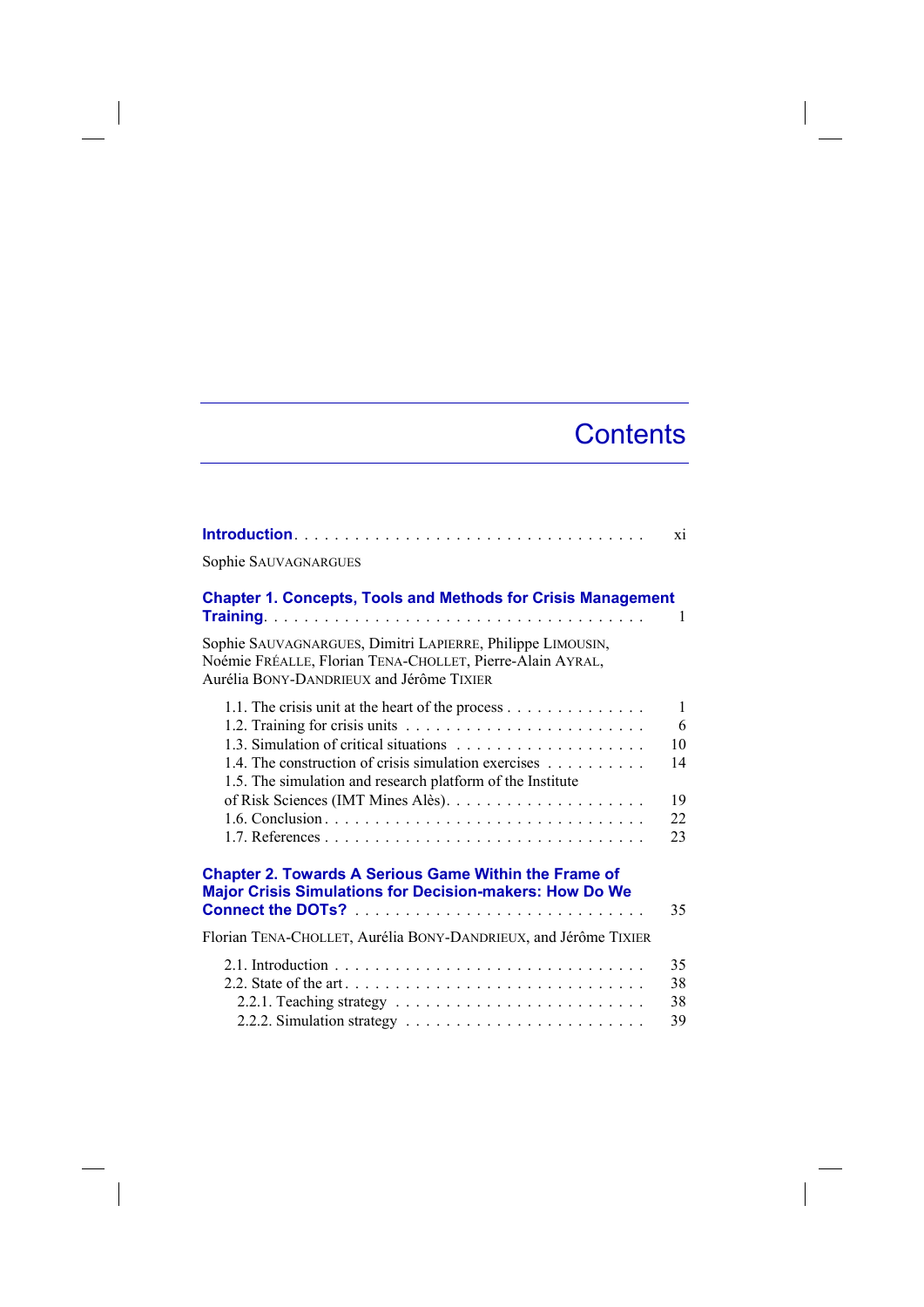## vi Decision-making in Crisis Situations

 $\overline{\phantom{a}}$ 

 $\overline{\phantom{a}}$ 

|                                                                           | 40 |
|---------------------------------------------------------------------------|----|
|                                                                           | 41 |
| 2.3.1. Definition of "Degrees of Training"                                | 41 |
| 2.3.2. Connecting the DOTs with a definition of                           |    |
|                                                                           | 42 |
| 2.3.3. Skills activation by a crisis scenario                             | 44 |
| 2.3.4. Scenario execution through a simulation                            | 45 |
| 2.3.5. Simulation execution through a semi-virtual                        |    |
|                                                                           | 46 |
| 2.3.6. Towards serious gaming in a real infrastructure for crisis         |    |
| management training                                                       | 49 |
|                                                                           | 51 |
|                                                                           | 54 |
|                                                                           | 55 |
|                                                                           |    |
| <b>Chapter 3. Improving Crisis Exercises and Managers'</b>                |    |
| <b>Skills through the Development of Scenario Design [1976]</b>           | 59 |
| Philippe LIMOUSIN, Aurélia BONY-DANDRIEUX, Jérôme TIXIER and              |    |
| Sophie SAUVAGNARGUES                                                      |    |
|                                                                           |    |
| 3.1. What is a pedagogical scenario for a crisis exercise?                | 59 |
| 3.2. Why and for whom the script is crucial?                              | 60 |
| 3.2.1. Stakes of scriptwriting for participants                           | 61 |
| 3.2.2. Stakes of scriptwriting for animators                              | 61 |
| 3.2.3. Stakes of scriptwriting for observers.                             | 62 |
| 3.3. How can we improve the pedagogical scripting                         |    |
|                                                                           | 62 |
| 3.4. Methodology to develop a crisis exercise scenario                    | 64 |
|                                                                           | 65 |
| 3.4.2. Better define the objectives to achieve                            | 65 |
| 3.4.3. Develop the crisis scene and construct the initial spatio-temporal |    |
|                                                                           | 67 |
| 3.4.4. Insert learning levers to solicit training                         |    |
|                                                                           | 68 |
| 3.4.5. Insert stimuli to not solicit unselected objectives:               |    |
|                                                                           | 69 |
| 3.4.6. Adjust the number of stimuli to the level and objectives of the    |    |
|                                                                           | 70 |
| 3.4.7. Recreate a crisis universe: crisis stimuli                         | 70 |
| 3.4.8. Verify and validate the pedagogical scriptwriting                  | 72 |
| 3.4.9. Prepare the scenario for animators and observers                   | 72 |

 $\overline{\phantom{a}}$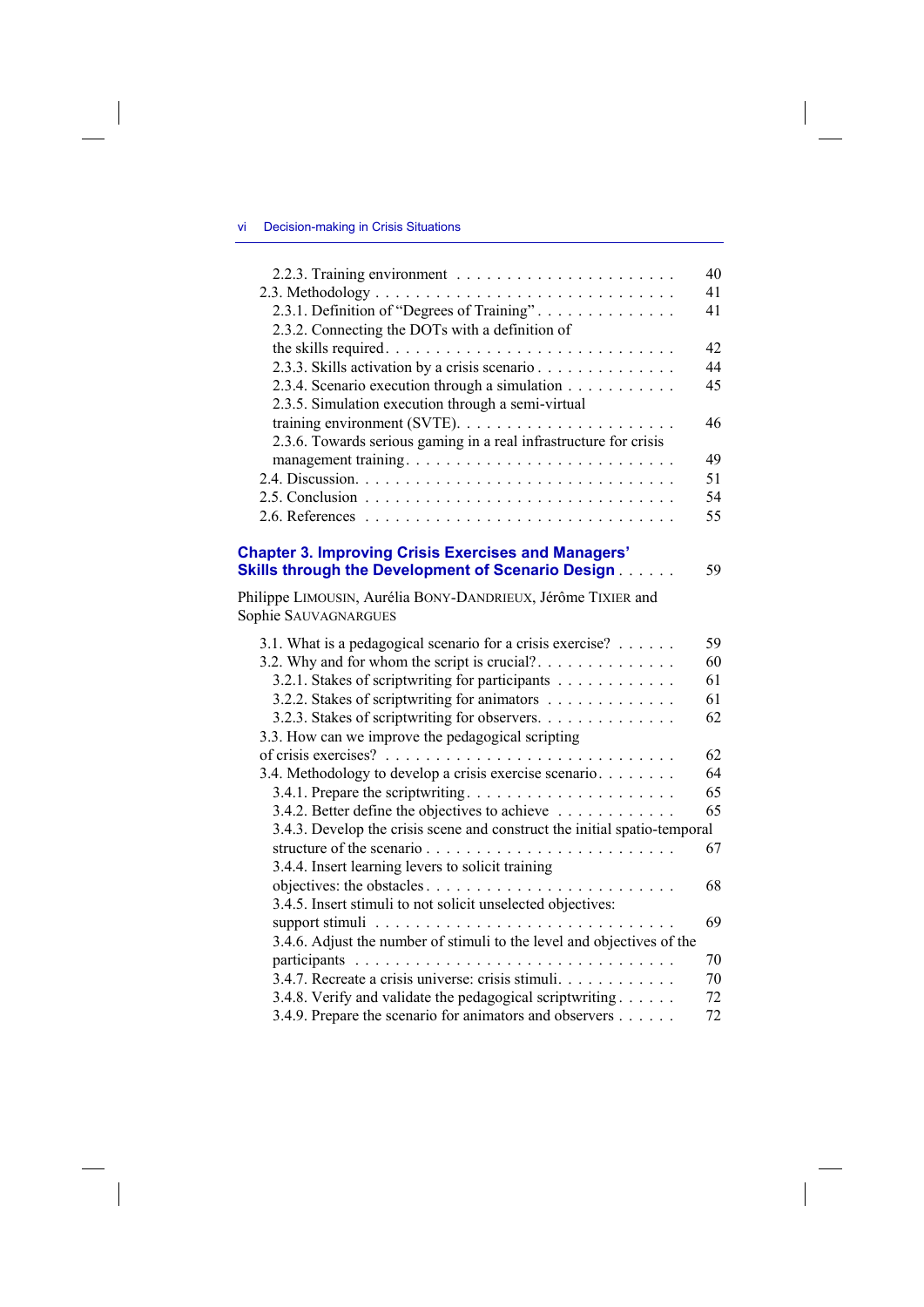|                 | VII |
|-----------------|-----|
| <b>Contents</b> |     |
|                 |     |

|                                                                                                                                                                                                                                                                           | 73<br>74                                                             |
|---------------------------------------------------------------------------------------------------------------------------------------------------------------------------------------------------------------------------------------------------------------------------|----------------------------------------------------------------------|
| <b>Chapter 4. Elaboration of Tools to Facilitate the Scenario</b><br><b>Development of Crisis Management Training [1966]</b>                                                                                                                                              | 79                                                                   |
| Noémie FRÉALLE, Florian TENA-CHOLLET and Sophie SAUVAGNARGUES                                                                                                                                                                                                             |                                                                      |
| 4.2.2. Analogy with interactive narratives.<br>4.3.2. Management of facilitation data<br>4.4.1. Facilitation form for the technical field team leader<br>4.4.2. The "lockdown" mission's information flow diagram<br>used in a simulation exercise at the communal level. | 79<br>80<br>80<br>84<br>87<br>87<br>90<br>93<br>93<br>96<br>97<br>98 |
| <b>Chapter 5. How Can We Evaluate the Participants</b><br>of a Crisis Management Training Exercise?                                                                                                                                                                       | 103                                                                  |
| Dimitri LAPIERRE, Florian TENA-CHOLLET, Jérôme TIXIER,<br>Aurélia BONY-DANDRIEUX and Karine WEISS                                                                                                                                                                         |                                                                      |
|                                                                                                                                                                                                                                                                           | 103<br>105<br>108<br>116<br>120<br>121                               |
| <b>Chapter 6. Managing the Game Within Crisis Exercises </b>                                                                                                                                                                                                              | 125                                                                  |
| David GOUTX, Sophie SAUVAGNARGUES and Laurent MERMET                                                                                                                                                                                                                      |                                                                      |
| 6.1.1. The concept of Ludicity: a definition.                                                                                                                                                                                                                             | 125<br>126<br>128<br>128<br>130<br>132                               |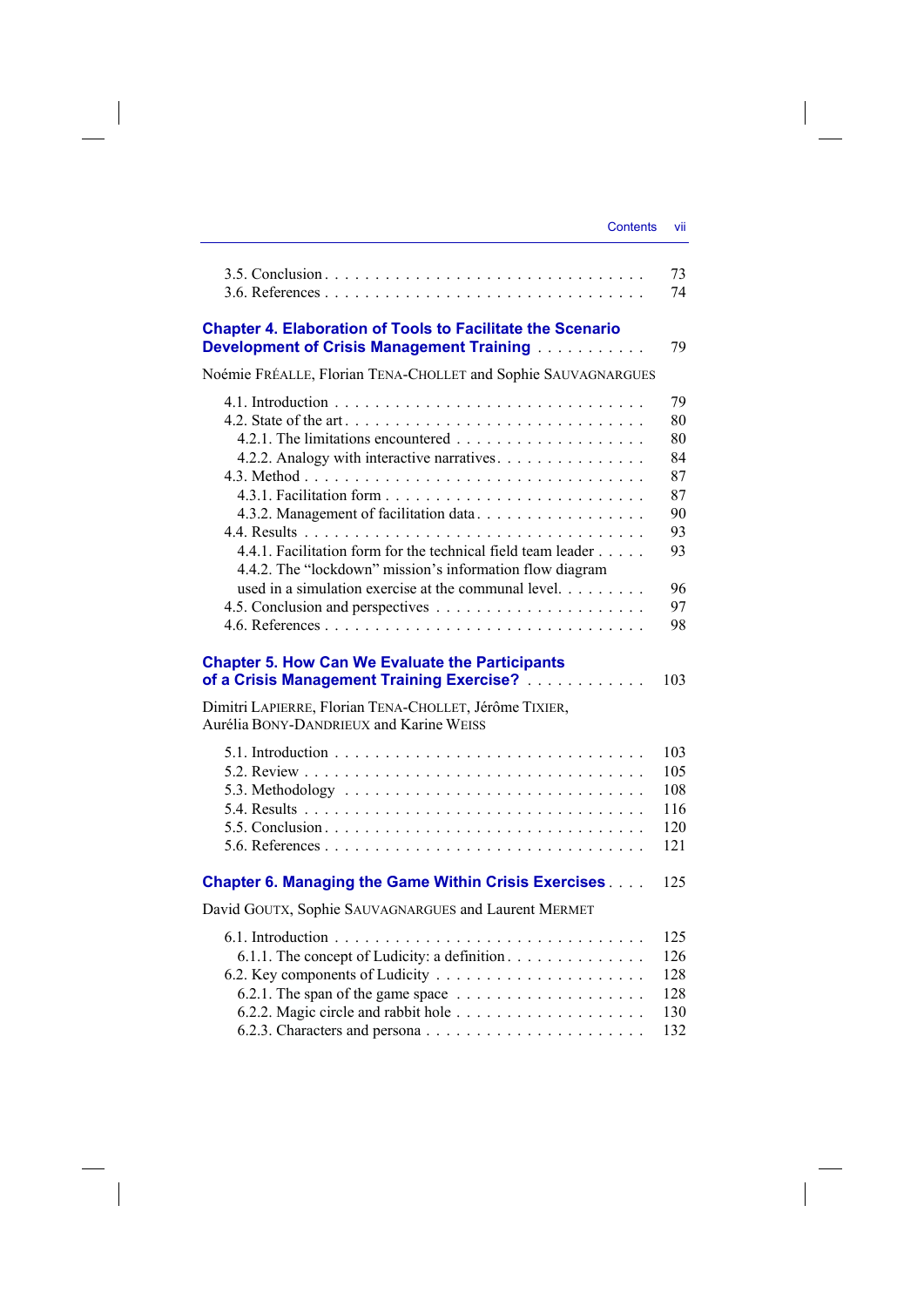## viii Decision-making in Crisis Situations

 $\overline{\phantom{a}}$ 

 $\begin{array}{c} \hline \end{array}$ 

|                                                                     | 134 |
|---------------------------------------------------------------------|-----|
|                                                                     | 135 |
|                                                                     | 135 |
|                                                                     | 137 |
|                                                                     | 139 |
| 6.4.1. Observing and detecting Ludicity                             | 139 |
| 6.4.2. Using Ludicity to augment the simulation $\dots \dots \dots$ | 141 |
|                                                                     | 143 |
| 6.5.1. Using Ludicity to mend the simulation                        | 143 |
| 6.5.2. Crisis exercise or crisis simulacrum: does                   |     |
| the exercise imitate life or does life imitate the exercise?        | 144 |
|                                                                     | 145 |
| <b>Chapter 7. Digital Training for Authorities: What is the</b>     |     |
| Best Way to Communicate During a Crisis?.                           | 149 |
| Clément LAVERDET, Karine WEISS, Aurélia BONY-DANDRIEUX,             |     |
| Jérôme TIXIER and Serge CAPAROS                                     |     |
| 7.1. What is a good crisis communication?                           | 150 |
|                                                                     | 153 |
|                                                                     | 154 |
|                                                                     | 155 |
|                                                                     | 156 |
|                                                                     | 156 |
| 7.5.2. Editorial line: normal and crisis times.                     | 157 |
|                                                                     | 160 |
|                                                                     | 163 |
| 7.5.5. Behavior, dissemination orders and crisis storytelling       | 164 |
|                                                                     | 167 |
|                                                                     | 167 |
|                                                                     | 168 |
|                                                                     | 169 |
| <b>Chapter 8. Some Perspectives Moving Forward</b>                  | 175 |
| Sophie SAUVAGNARGUES, Dimitri LAPIERRE, Philippe LIMOUSIN,          |     |
| Noémie FRÉALLE, Florian TENA-CHOLLET, David GOUTX,                  |     |
| Pierre-Alain AYRAL, Aurélia BONY-DANDRIEUX and Jérôme TIXIER        |     |
|                                                                     | 175 |
| 8.2. Understanding what is played out in a crisis unit              | 177 |
| 8.2.1. From the observation and debriefing point of view            | 177 |
| 8.2.2. From the physiological and behavioral point of view          | 179 |

 $\overline{\phantom{a}}$